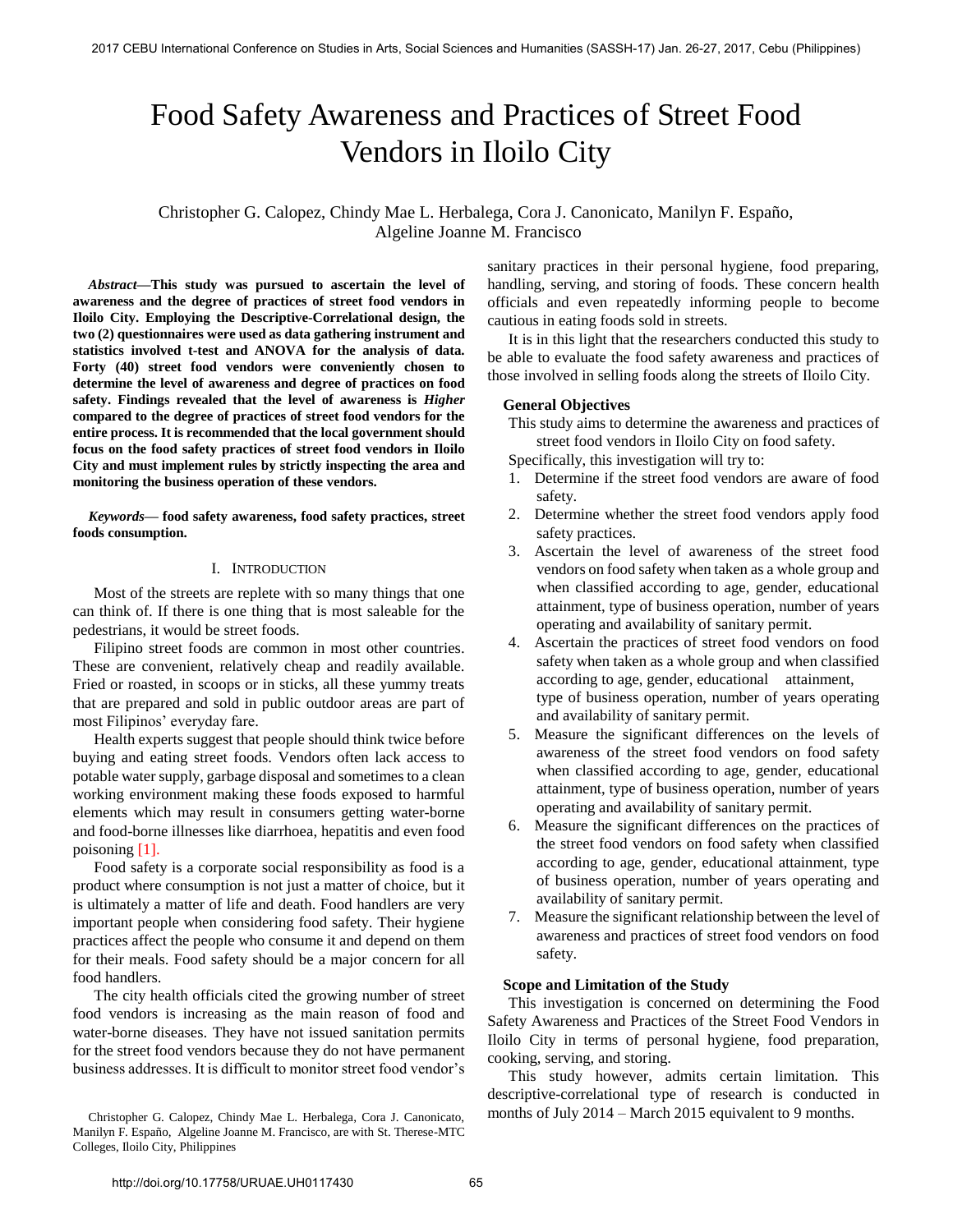The conduct of this study is only confined to forty (40) street food vendors covering the areas of Ledesma Street, Valeria Street, Rizal Street and J.M Basa Street in Iloilo City.

## **Conceptual Literature**

A Filipino street food is a huge part of our culinary culture, a showcase of how we Filipinos can squeeze fun and flavour from the unlikeliest and least palatable ingredients. It is both pop–art and comfort food in one portable package, pushed around on wheels or carried on backs [2].

#### **Street Foods**

The term street foods are ready-to-eat foods and beverages that are prepared and/or sold by itinerant or stationary vendors, especially on streets and in other public places (FAO, 2009).

Street foods often reflect traditional local cultures and exist in an endless variety. Vendors' stalls are usually located outdoors or under a roof which is easily accessible from the street. Street food businesses are usually owned and operated by individual or families but benefits from their trade extend throughout the local economy.

In order to reduce the burden of food-borne diseases, developing countries should strengthen the role of street food vendors by providing training, guidelines, legislation and infrastructure to ensure food security and nutrition [3].

## **Republic Act No. 10611**

"An Act To Strengthen The Food Safety Regulatory System In The Country To Protect Consumer Health And Facilitate Market Access Of Local Foods And Food Products, And For Other Purposes" (IRR Food Safety Act 2013).

This Act shall be known as the "Food Safety Act of 2013″. **Food Law Objectives**

Food law shall aim for a high level of food safety, protection of human life and health in the production and consumption of food. It shall also aim for the protection of consumer interests through fair practices in the food trade.

#### **Food Safety**

Food safety is the responsibility of every person who is involved in foodservice. Serving safe food to children and adults who participate in child nutrition programs is a top priority for every foodservice employee regardless of the job assignment. Every action in foodservice has the potential to impact the safety of the food, whether during purchasing, storing, preparing, holding, serving, or cleaning [4].

#### **Personal Hygiene**

Every person who works in or around food has the potential of contaminating a food with bacteria and viruses that are present on our bodies. An important way to prevent food contamination is to maintain a high standard of personal hygiene and cleanliness.

Even healthy people carry food poisoning bacteria on their bodies. By touching parts of your body, such as your nose, mouth, hair, or your clothes you can spread bacteria from your hands to the food.

Good personal hygiene also makes good business sense. Customers like to see food handling staff who take hygiene seriously and practice safe food handling.

Food handlers' personal hygiene practices and cleanliness must minimize the risk of food contamination.

## **Conceptual Framework**

The study determined the Food Safety Awareness and Practices of Street Food Vendors in Iloilo City. The independent variables of the study are the respondents categorized according to age, gender, educational attainment, type of business operation, number of years operating and availability of sanitary permit while the dependent variables are the level of awareness and the degree of practices of the street food vendors.

The process variables are the assessment in the level of awareness and the degree of practices on food safety among the vendors, measurement of the significant difference in their level of awareness and the degree of practices on food safety, and the measurement of the significant relationship in the level of awareness to the degree of practices on food safety among them.

#### II. METHODOLOGY

#### **Research Design**

This study adapted a Descriptive-Correlational type of methodology which employed an investigation of the characteristics of a given population, measuring the specified variables of awareness and practices of street food vendors regarding food safety. According to Fraenkel and Wallen (2010) a descriptive survey is used to extract answers to questionnaires concerning the status of the nature of the research problem investigated. While a correlational study is a quantitative method of research in which you have 2 or more quantitative variables from the same group of subjects, and trying to determine if there is a relationship (or covariation) between the 2 variables; a similarity between them, not a difference between their means (Adams, 2005). This method of research was considered appropriate for the study to describe how the existence, extent, association of awareness and practices of street food vendors on food safety.

#### **Respondents of the Study**

 The respondents of the study were the 40 street food vendors in selected street of Iloilo City who are presently vending at the vicinity of Ledesma Street, De Leon Street, Rizal Street and J.M. Basa Street.

TABLE I. DISTRIBUTION OF RESPONDENTS

| <b>Street Vendor's Profile</b> |                                                  | F  | P     |
|--------------------------------|--------------------------------------------------|----|-------|
| Age                            | Young Adult $(18 - 45)$                          | 36 | 90.0  |
|                                | Middle Adult (46 - 65)                           |    | 10.0  |
|                                | <b>TOTAL</b>                                     | 40 | 100.0 |
| Gender                         | Male                                             | 27 | 67.5  |
|                                | Female                                           | 13 | 32.5  |
|                                | <b>TOTAL</b>                                     | 40 | 100.0 |
| Educati                        | Elementary Level /<br><b>Elementary Graduate</b> |    | 17.5  |
| onal<br><b>Attainment</b>      | High School Level / High<br>School Graduate      | 20 | 50.0  |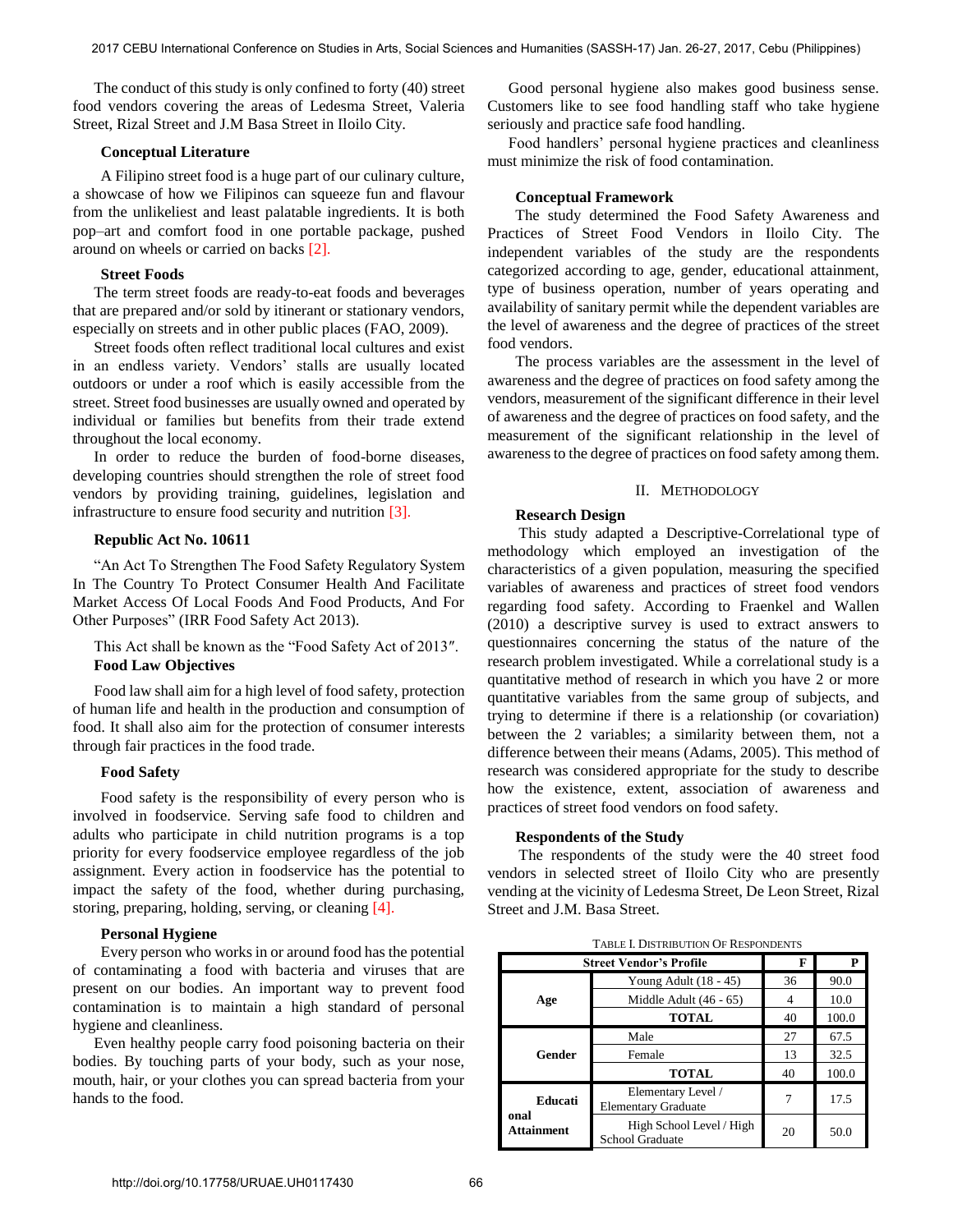|                           | College Level / College<br>Graduate | 13 | 32.5  |
|---------------------------|-------------------------------------|----|-------|
|                           | <b>TOTAL</b>                        | 40 | 100.0 |
| Type of                   | Weekend                             | 13 | 32.5  |
| <b>Business</b>           | Whole Week                          | 27 | 67.5  |
| <b>Operation</b>          | <b>TOTAL</b>                        | 40 | 100.0 |
| <b>Number</b>             | 10 years and below                  | 36 | 90.0  |
| of Years                  | Above 10 years                      | 4  | 10.0  |
| <b>Operating</b>          | <b>TOTAL</b>                        | 40 | 100.0 |
| <b>Availabi</b>           | Yes                                 | 34 | 85.0  |
| lity of                   | No                                  | 6  | 15.0  |
| <b>Sanitary</b><br>Permit | <b>TOTAL</b>                        | 40 | 100.0 |

#### **Sampling Technique**

The study utilized an accidental sampling method in selecting its respondents. Accidental sampling is a type of non – probabilities sampling which the researchers meet by chance are included in this sample. The researchers chose this method since there are residents who are working and thus, choosing them randomly is very difficult. But since the researchers used the accidental sampling method, anybody in the selected streets of Iloilo City during the survey had the opportunity of being chosen.

### **Data Gathering Instrument**

The data gathering instrument used is the researchers-made questionnaire. Assistance of the experts had been helpful too refining the instrument. In the preparation for the first draft of the questionnaire, the researchers consulted several books, thesis, and different websites. When the first draft of questionnaire was made, it was presented to the research-adviser for her comments, feedbacks, and suggestions for further improvement.

The instruments are composed of three parts. The first part includes the demographic profile of the respondents in terms of age, gender, educational attainment, type of business operation, number of years operating, and availability of sanitary permit. The second part includes the food safety awareness and practices in terms of personal hygiene, food preparation, food cooking, food serving, and food storing. The questionnaire is given to the selected street food vendors in Iloilo City.

#### **Validity of the Questionnaire**

 A questionnaire is very important in a descriptive type of study because this was the only source of data that can be used to answer the problem of the study. With this, the validation of the questionnaire was applied.

 The questionnaire was first submitted to the adviser for corrections. The corrected questionnaire was then forwarded to the four jurors who are experts in the field of research for content validation. The suggestions, feedbacks, and comments made by the validators were incorporated on the final copy of the instrument.

#### **Reliability of the Questionnaire**

 The questionnaire was pre-tested among the 15 respondents from the selected streets of Iloilo City for the purpose of ascertaining its reliability. Cronbach Alpha is computed from the answered questionnaires with the use of the Statistical Package for Social Sciences (SPSS). A coefficient of 0.70 or higher indicated that the questionnaire is reliable [5].

The questionnaire is determined valid and reliable with the coefficient equal to .936 and ready to be distributed for final survey.

#### **Data Gathering Procedures**

After validating and pre-testing the questionnaire for reliability, a letter addressed to the officer-in charge of City Health Office II asking permission to conduct the study on his jurisdiction was sent. Upon approval, copies of the questionnaires were personally distributed to the chosen respondents after talking with them. The respondents were able to answer the questionnaire with an ample time given to them. The researchers assured the respondents regarding the confidentiality of their responses. The questionnaires were then gathered, tabulated and analysed with the use of both descriptive and inferential statistics.

## **Data Processing and Statistical Treatment**

The data gathered from the processed questionnaire were tabulated and processed using the SPSS or the Statistical Package for Social Sciences. With this program, several statistical tools were used in order to answer the problems of the study.

Descriptive statistics used frequency, percentage, standard deviation and mean. Frequency and percentage were used to describe the profile of the respondent. The standard deviation was used in order to describe the homogeneity of the response of the respondents. In order to determine the level of awareness and the degree of practices in food safety, mean was used.

For the interpretation of the mean, the following scale was used:

A. For the level of awareness on the food safety

| Scale     | <b>Description</b>      |  |
|-----------|-------------------------|--|
| 4.21-5.00 | <b>Extremely Aware</b>  |  |
| 3.41-4.20 | <b>Highly Aware</b>     |  |
| 2.61-3.40 | Aware                   |  |
| 1.81-2.60 | <b>Moderately Aware</b> |  |
| 1.00-1.80 | <b>Least Aware</b>      |  |

B. For the degree of practices on food safety

| <b>Scale</b>  | <b>Description</b>         |
|---------------|----------------------------|
| $4.21 - 5.00$ | <b>Always Practiced</b>    |
| 3.41-4.20     | Practiced most of the time |
| $2.61 - 3.40$ | Often Practiced            |
| $1.81 - 2.60$ | <b>Sometimes Practiced</b> |
| $1.00 - 1.80$ | <b>Seldom Practiced</b>    |

For the inferential statistics, this study employed the nonparametric test because based on the questionnaire and the variables of this study, the data gathered from the respondents were nominal and ordinal data. With this, the statistical tools used were T-test, Pearson r, Kruskal Wallis and the Spearman Rank order coefficient of correlation  $(r<sub>s</sub>)$ .

**T-test** was used to determine the significant difference in the level of awareness and the degree of practices on food safety of the street food vendors when group according to gender, type of business operation, number of years operating and availability of sanitary permit.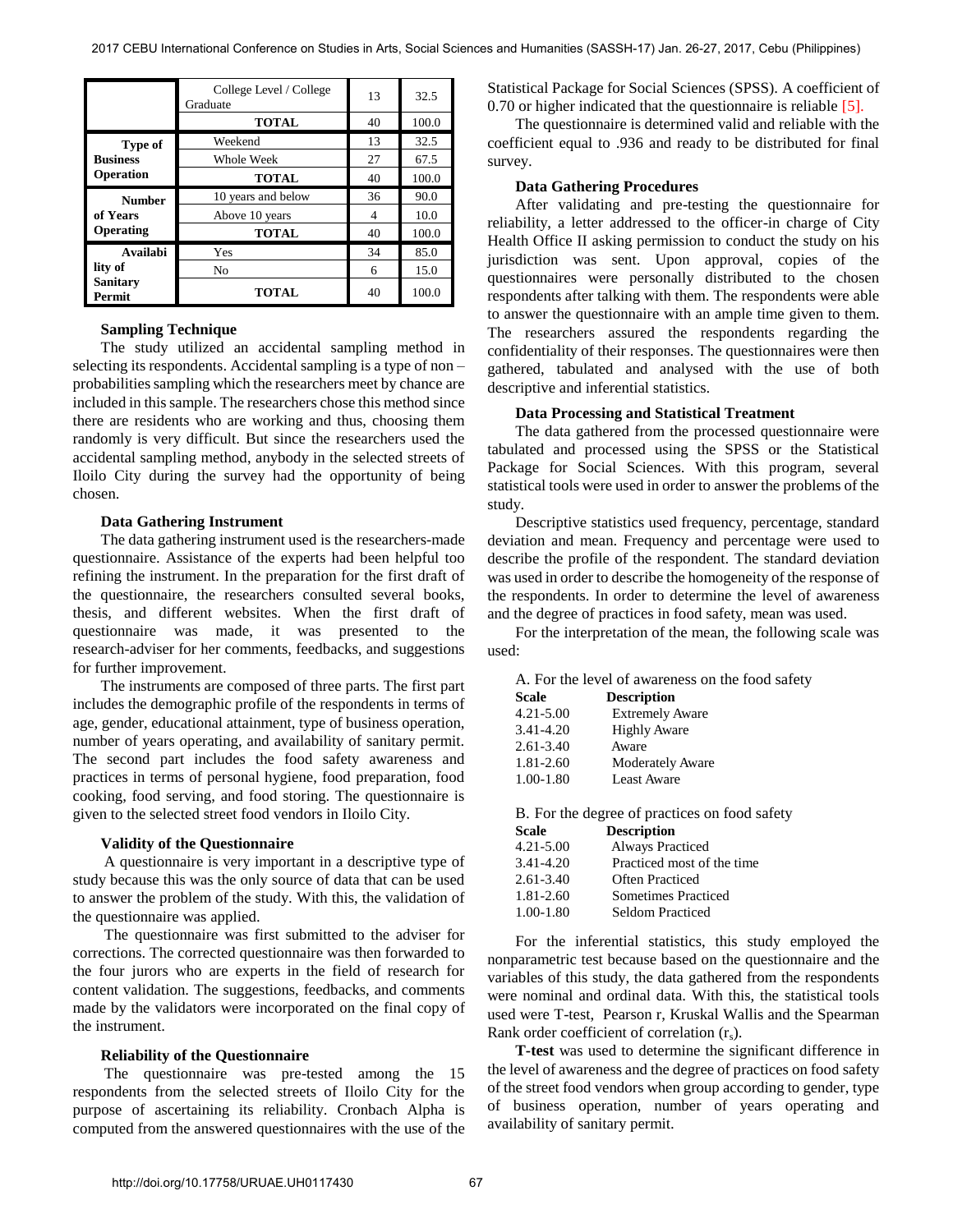**ANOVA** was used to determine the significant difference in the level of awareness and the degree of practices on food safety of the street food vendors when grouped according to their age and educational attainment

Pearson r was used to determine the significant relationship in the level of awareness and the degree of practices on food safety of the street food vendors in Iloilo City.

To interpret the results of the inferential statistics, the following scales were used:

A. In finding the significant difference and significant relationship, the scale below was used;

| <b>Scale</b> |                 |
|--------------|-----------------|
| p < 0.05     | Significant     |
| p > 0.05     | Not Significant |

B. For determining the strength of relationship

| <b>Correlation Value</b> | <b>Degree of Relationship</b> |
|--------------------------|-------------------------------|
| Less than $\pm 0.20$     | <b>Slight Correlation</b>     |
| $\pm 0.21$ to $\pm 0.40$ | Low Correlation               |
| $\pm 0.41$ to $\pm 0.70$ | <b>Moderate Correlation</b>   |
| $\pm 0.71$ to $\pm 0.90$ | <b>High Correlation</b>       |
| $\pm 0.91$ to $\pm 1.00$ | Very High Correlation         |

### III. SUMMARY CONCLUSION ND RECOMMENDATIONS

This study revealed the following findings:

1. Twenty-five (25) of the street food vendors of Iloilo City were *"Aware"* of the Republic Act 10611 or the Food Safety Act of 2013 while the rest are not.

2. **As a whole**, the street food vendors of Iloilo City were *"Extremely Aware"* in terms of personal hygiene, proper preparation, cooking, serving and storing of streets foods . Further, they are *"Extremely Aware"* in all categories when grouped to **age**, (young adult and middle adult), **gender** (male and female), type of business operation (whole day and whole week). When grouped **according to educational attainment,** vendors who are high school and college level/graduate were almost *"Extremely Aware"* in all categories while vendors who are elementary level/graduate were *"Extremely Aware"* in terms of serving and storing but highly aware in terms of personal hygiene, preparation, and cooking. When grouped according to **number of years operating,** those who are about 10 years and below, were almost *"Extremely Aware"* in all categories while those who are above 10 years were only *"Extremely Aware"* in terms of personal hygiene, preparation and serving but highly aware in terms of cooking and storing. When grouped according to **availability of sanitary permit,** vendors who have a sanitary permit were *"Extremely Aware"* in all categories while those who have no sanitary permit were *"Highly Aware"* in terms of personal hygiene.

3. All street food vendors practiced the proper handling of foods.

4. **When taken as a whole,** the degree of practice of street food vendors in terms of personal hygiene, preparation, cooking, serving, and storing were *"Practiced Always"* on food safety. When grouped according to **age** (young adult and middle adult), **gender** (male and female), **educational attainment,** (elementary, high school and college level/graduate), **type of** 

**business operation** (whole day and whole week), and **availability of sanitary permit** (yes and no) were *"Always Practiced"* in all categories. In addition, when grouped according to number of years operating, those who are about 10 years and below were *"Always Practiced"* in all categories while those who are above 10 years were *"Always Practiced"* the terms of preparation, cooking, and serving but *"Mostly Practiced*" the terms of personal hygiene and storing.

### IV. CONCLUSIONS

Street food vendors are all over the place in most cities. This study has shown that street food vendors practiced minimal hygienic and sanitary practices. The hygienic practices in question included food preparation, cooking, serving and methods of storing cooked food. Due to lack of proper knowledge and guidance on street food vending, vendors prepared their foods in explicitly unhygienic and sanitary conditions.

The influence of training was evident in some street vendors. Trained vendors had more knowledge in some of the hygienic practices and had a more positive attitude than the untrained street food vendors. The attitude of street food vendors to food safety can also be regarded as attuned to the need to ensure safe practices in food preparation.

After analysing the results, the following conclusions were made:

The first hypothesis which states *"there is no significant difference on the levels of awareness of street food vendors on food safety when group according to age, gender, educational attainment, type of business operation, number of years operating and availability of sanitary permit,"* is *rejected*. The second hypothesis which states *"there is no significant difference on the degree of practices of street food vendors on food safety when group according to age, gender, educational attainment, type of business operation, number of years operating and availability of sanitary permit,"* is *rejected*. The third hypothesis which states *"there is no significant relationship between the level of awareness of street food vendors on food safety and level of practices,"* is also *rejected*.

Lastly, the findings indicate the need for stricter implementation of the food sanitation code and the licensing of street food vendors. Public health authorities should intensify efforts to monitor conditions of sanitation and hygiene in establishments serving food and drink to the public.

#### **Recommendations**

 Based on the results of the study, the following measures are duly recommended:

1. Street food vendors of Iloilo City should regularly practice food sanitation when preparing and serving food, especially by using proper clothing and wearing some shields like gloves, hairnet and aprons when serving food. These practices ensure the neatness and cleanliness of those preparing and serving food to the general public.

2. All street food vendors must be required to get a sanitary permit from the health authorities of the city government. The regulation could compel the street food vendors to comply with sanitation standards and requirements related to sanitary